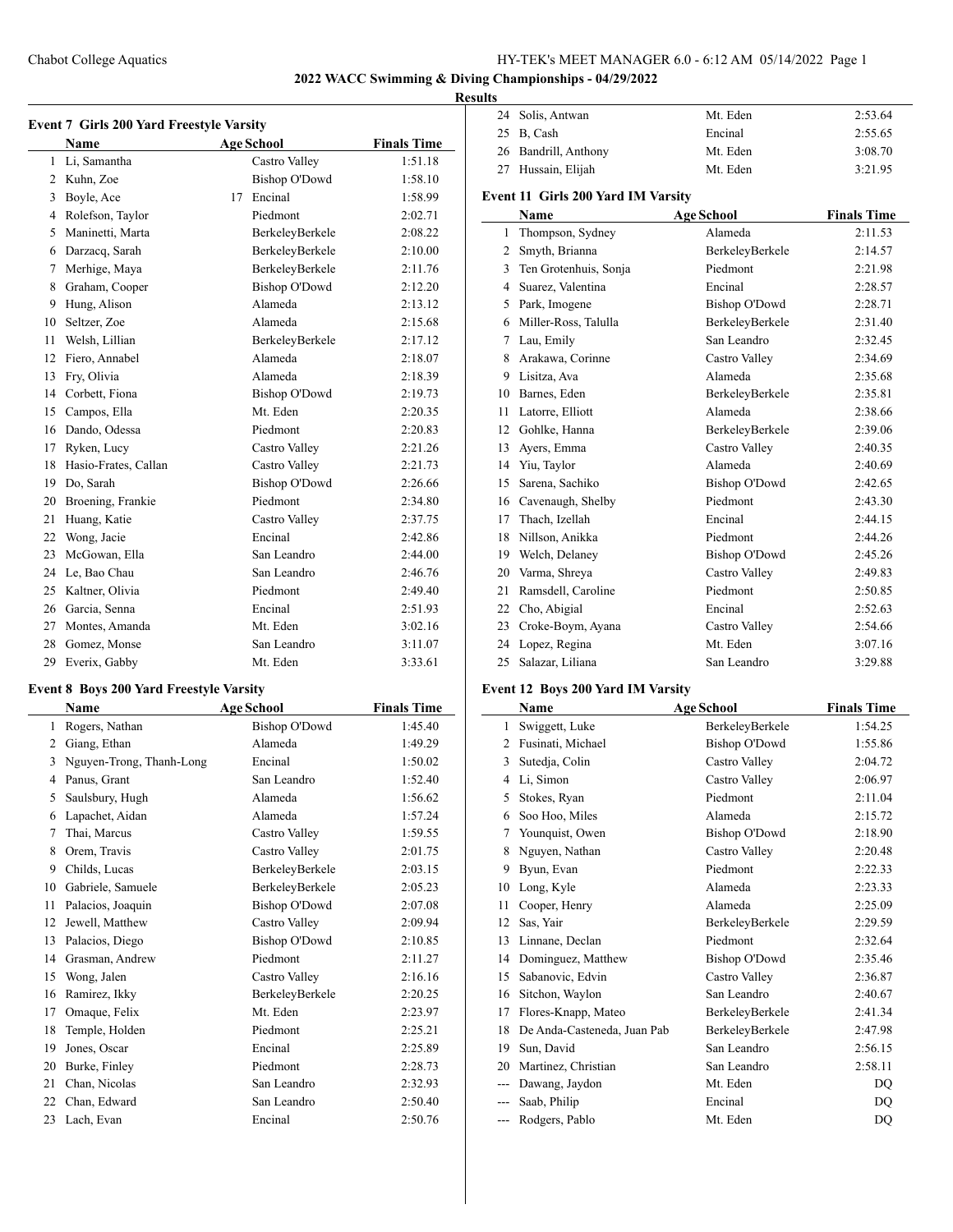**2022 WACC Swimming & Diving Championships - 04/29/2022**

#### **Results**

| (Event 12 Boys 200 Yard IM Varsity) |                                                 |                      |                    |  |
|-------------------------------------|-------------------------------------------------|----------------------|--------------------|--|
|                                     | Name                                            | <b>Age School</b>    | <b>Finals Time</b> |  |
| $\overline{a}$                      | Ko, Avery                                       | Encinal              | DQ                 |  |
| ---                                 | Temple, Micah                                   | Piedmont             | DQ                 |  |
|                                     | --- Kathilu, Kioko                              | Encinal              | <b>DQ</b>          |  |
|                                     | <b>Event 15 Girls 50 Yard Freestyle Varsity</b> |                      |                    |  |
|                                     | <b>Name</b>                                     | <b>Age School</b>    | <b>Finals Time</b> |  |
| 1                                   | Aubrecht, Kate                                  | Piedmont             | 24.39              |  |
|                                     | 2 Zaydman, Alyssa                               | Castro Valley        | 25.03              |  |
|                                     | 3 Galbo, Isabel                                 | Alameda              | 27.21              |  |
|                                     | 4 Resnick, Shelby                               | <b>Bishop O'Dowd</b> | 27.50              |  |
| 5                                   | Rubin-Saika, Isabel                             | BerkeleyBerkele      | 27.53              |  |
|                                     | 6 Corbett, Sofia                                | Bishop O'Dowd        | 27.55              |  |
| 7                                   | Jegers, Jade                                    | Encinal              | 27.56              |  |
| 8                                   | Payne, Madeline                                 | Piedmont             | 27.75              |  |
| 9                                   | Esqueda, Abril                                  | BerkeleyBerkele      | 27.76              |  |
|                                     | 10 Chau, Joyen                                  | Alameda              | 27.97              |  |
| 11                                  | Dacanay, Tyler                                  | Piedmont             | 28.13              |  |
|                                     | 12 Cadden, Naila                                | Alameda              | 28.43              |  |
|                                     | 13 Lee, Amanda                                  | Alameda              | 28.48              |  |
|                                     | 14 Housand, Harper                              | Bishop O'Dowd        | 28.66              |  |
| 15                                  | Welsh, Lillian                                  | BerkeleyBerkele      | 28.95              |  |
| 16                                  | Wu, Isabel                                      | BerkeleyBerkele      | 28.98              |  |
| 17                                  | Wong, Claire                                    | <b>Bishop O'Dowd</b> | 29.03              |  |
| 18                                  | Xie, Jamie                                      | Castro Valley        | 29.32              |  |
| 19                                  | Fitzgerald, Hailey                              | San Leandro          | 29.95              |  |
| 20                                  | French, Lauren                                  | Castro Valley        | 30.26              |  |
| 21                                  | Fitzgerald, Emily                               | Piedmont             | 30.34              |  |
| 22                                  | Everix, Adrianna                                | Mt. Eden             | 30.63              |  |
| 23                                  | Long, Natalie                                   | San Leandro          | 31.97              |  |
|                                     | 24 Medina, Yaretzy                              | San Leandro          | 32.08              |  |
| 25                                  | Screechfield, Amy                               | Encinal              | 32.18              |  |
|                                     | 26 Garcia, Senna                                | Encinal              | 37.02              |  |
|                                     | 27 Gonzales, Brianna                            | Mt. Eden             | 37.97              |  |
| 28                                  | Herrera, Raquel                                 | Mt. Eden             | 38.98              |  |

# **Event 16 Boys 50 Yard Freestyle Varsity**

 $\overline{a}$ 

|    | Name                | <b>Age School</b>    | <b>Finals Time</b> |
|----|---------------------|----------------------|--------------------|
| 1  | Lins, Simon         | Piedmont             | 20.49              |
| 2  | Williams, Elijah    | Castro Valley        | 21.70              |
| 3  | Gonzales, Isreal    | <b>Bishop O'Dowd</b> | 22.29              |
| 4  | Arakawa, Nathan     | Castro Valley        | 22.91              |
| 5  | Mindanao, Alexander | Mt. Eden             | 23.25              |
| 6  | Rolefson, Thomas    | Piedmont             | 23.26              |
| 7  | Nguyen, Andrew      | Alameda              | 23.38              |
| 8  | Lum, Kaleb          | Alameda              | 23.42              |
| 9  | DeCourcy, Owen      | Alameda              | 23.94              |
| 10 | Torbik, William     | Arroyo               | 24.20              |
| 11 | Housand, Fred       | Bishop O'Dowd        | 24.22              |
| 12 | Alvarez, Eliot      | San Leandro          | 24.50              |
| 13 | White, Chuck        | Piedmont             | 24.72              |
| 14 | Hon, Wesley         | Castro Valley        | 24.88              |
| 15 | Owens, Laith        | Encinal              | 25.37              |
| 16 | Kaufer, Eamonn      | BerkeleyBerkele      | 25.45              |
| 17 | Fry, Caelen         | BerkeleyBerkele      | 25.49              |
| 18 | Dorado, Kenji       | San Leandro          | 25.64              |
| 19 | Zuber, Elias        | San Leandro          | 25.73              |

| Soderberg, Lukas<br>20   | Bishop O'Dowd   | 25.93 |
|--------------------------|-----------------|-------|
| Kaneko, Maxwell<br>21    | BerkelevBerkele | 26.38 |
| Jones, Oscar<br>22       | Encinal         | 26.47 |
| Jadhav, Arjun<br>23      | Castro Valley   | 27.35 |
| 24 Dickason, Evan        | Piedmont        | 27.57 |
| 25 Decourcy, Preston     | Alameda         | 27.66 |
| Burmester, Aidan<br>26   | BerkelevBerkele | 28.13 |
| Hu, Donald<br>27         | Arroyo          | 29.21 |
| Diaz, Renzo<br>28        | Mt. Eden        | 30.35 |
| Chin, Alexander<br>29    | Encinal         | 32.30 |
| Velasquez, Nicolas<br>30 | Arroyo          | 33.06 |
| Kathilu, Kioko<br>31     | Encinal         | 33.23 |
| Solis, Antwan<br>32      | Mt. Eden        | 34.05 |

#### **Event 23 Girls 100 Yard Butterfly Varsity**

|    | Name               |    | <b>Age School</b>    | <b>Finals Time</b> |
|----|--------------------|----|----------------------|--------------------|
| 1  | Smyth, Brianna     |    | BerkeleyBerkele      | 58.91              |
| 2  | Boyle, Ace         | 17 | Encinal              | 59.78              |
| 3  | Rolefson, Taylor   |    | Piedmont             | 1:02.71            |
| 4  | Magdlaeno, Zuleika |    | BerkeleyBerkele      | 1:03.48            |
| 5  | Walsh, Mia         |    | <b>Bishop O'Dowd</b> | 1:05.78            |
| 6  | Park, Imogene      |    | <b>Bishop O'Dowd</b> | 1:06.34            |
| 7  | Jegers, Jade       |    | Encinal              | 1:07.33            |
| 8  | Mi, Jennifer       |    | Castro Valley        | 1:07.59            |
| 9  | Dacanay, Tyler     |    | Piedmont             | 1:09.70            |
| 10 | Ear, Sydney        |    | Alameda              | 1:09.99            |
| 11 | Yiu, Taylor        |    | Alameda              | 1:10.05            |
| 12 | Henry, Nina        |    | Castro Valley        | 1:10.50            |
| 13 | Hung, Alison       |    | Alameda              | 1:10.66            |
| 14 | Arghandiwal, Marwa |    | Alameda              | 1:14.86            |
| 15 | Wong, Claire       |    | <b>Bishop O'Dowd</b> | 1:15.40            |
| 16 | Sarena, Sachiko    |    | <b>Bishop O'Dowd</b> | 1:15.63            |
| 17 | Huang, Katie       |    | Castro Valley        | 1:25.16            |
| 18 | Le, Bao Chau       |    | San Leandro          | 1:25.69            |
| 19 | Everix, Adrianna   |    | Mt. Eden             | 1:41.36            |
| 20 | Everix, Gabby      |    | Mt. Eden             | 2:01.15            |

# **Event 24 Boys 100 Yard Butterfly Varsity**

|    | Name                | <b>Age School</b>    | <b>Finals Time</b> |
|----|---------------------|----------------------|--------------------|
| 1  | Saulsbury, Hugh     | Alameda              | 55.93              |
| 2  | Pompeani, Nathan    | <b>Bishop O'Dowd</b> | 56.78              |
| 3  | Regnier, Lucian     | Bishop O'Dowd        | 57.08              |
| 4  | Swanson, Rylan      | San Leandro          | 57.67              |
| 5  | Willits, Gavin      | Castro Valley        | 58.18              |
| 6  | Mindanao, Alexander | Mt. Eden             | 58.57              |
| 7  | Gabriele, Samuele   | BerkeleyBerkele      | 1:00.45            |
| 8  | Torbik, William     | Arroyo               | 1:00.50            |
| 9  | Nario, Lorenzo      | San Leandro          | 1:00.85            |
| 10 | DeCourcy, Owen      | Alameda              | 1:02.45            |
| 11 | Childs, Lucas       | BerkeleyBerkele      | 1:02.48            |
| 12 | Ma, Eric            | Castro Valley        | 1:02.62            |
| 13 | Kohler, John        | <b>Bishop O'Dowd</b> | 1:05.87            |
| 14 | Miller, Sam         | Encinal              | 1:07.29            |
| 15 | Udovch, Frank       | Piedmont             | 1:08.66            |
| 16 | Lee, Nathan         | Alameda              | 1:08.74            |
| 17 | Temple, Holden      | Piedmont             | 1:09.08            |
| 18 | Kennedy, William    | San Leandro          | 1:09.76            |
| 19 | Wong, Jalen         | Castro Valley        | 1:11.22            |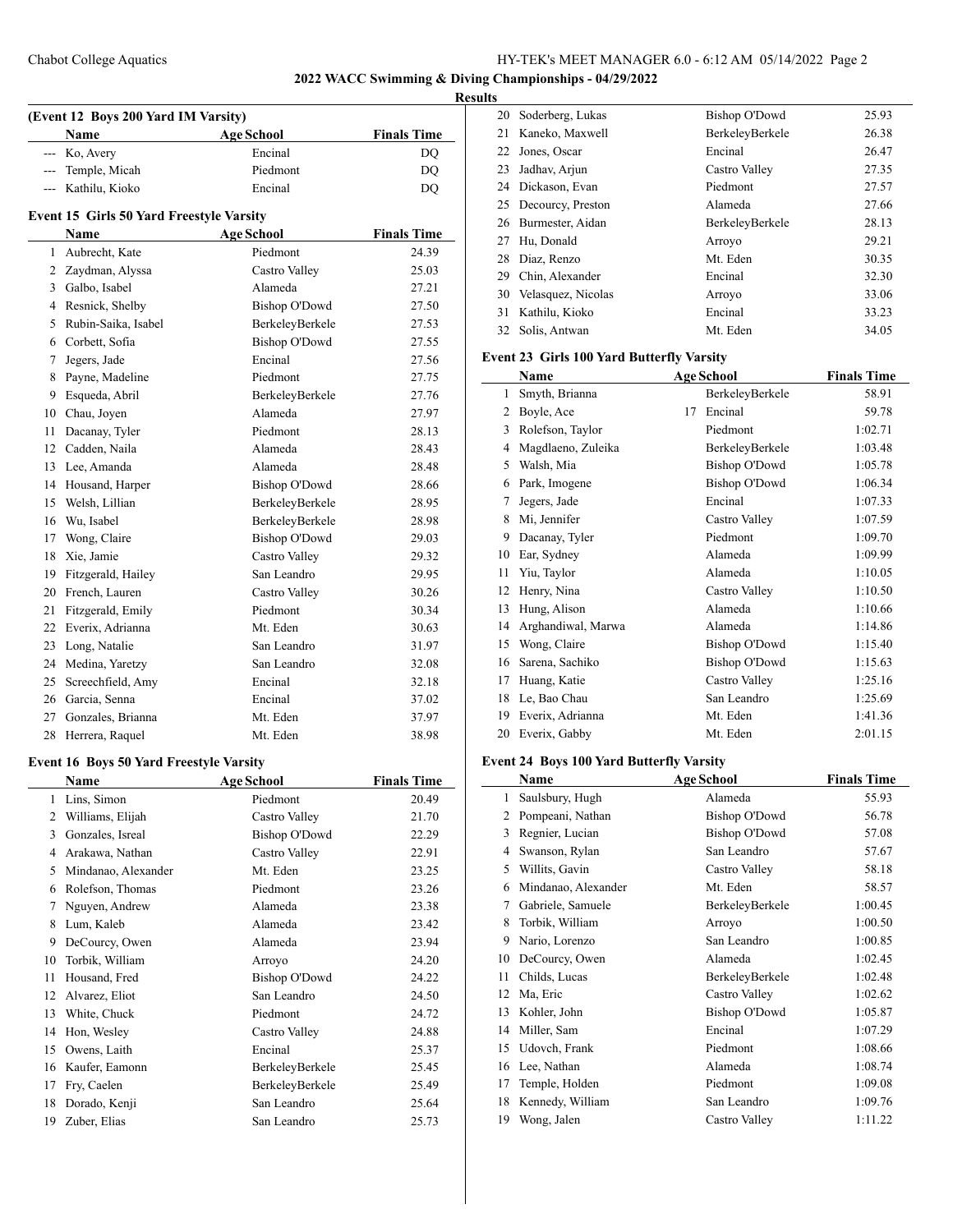# Chabot College Aquatics HY-TEK's MEET MANAGER 6.0 - 6:12 AM 05/14/2022 Page 3

**2022 WACC Swimming & Diving Championships - 04/29/2022**

# **Results**

| (Event 24 Boys 100 Yard Butterfly Varsity) |                   |                    |  |  |
|--------------------------------------------|-------------------|--------------------|--|--|
| Name                                       | <b>Age School</b> | <b>Finals Time</b> |  |  |
| 20 Peterson, Justice                       | Encinal           | 1:14.18            |  |  |
| Omaque, Felix                              | Mt. Eden          | 1:14.49            |  |  |
| 22 Toste, Clayton                          | Piedmont          | 1:15.58            |  |  |
| Guerrero, Ryosuke                          | Mt. Eden          | 1:17.89            |  |  |
| 24 Flores-Knapp, Mateo                     | BerkelevBerkele   | 1:18.82            |  |  |
| Bandrill, Anthony                          | Mt. Eden          | 1:27.35            |  |  |
| --- Harvey, Liam                           | Encinal           | DQ                 |  |  |
| --- Mognagna, Kyle                         | Castro Valley     | DO                 |  |  |
| Wong, Jacob                                | Encinal           | DO                 |  |  |
|                                            |                   |                    |  |  |

#### **Event 27 Girls 100 Yard Freestyle Varsity**

|    | <b>Name</b>           | <b>Age School</b>    | <b>Finals Time</b> |
|----|-----------------------|----------------------|--------------------|
| 1  | Li, Samantha          | Castro Valley        | 51.02              |
| 2  | Aubrecht, Kate        | Piedmont             | 54.33              |
| 3  | Martinic, Carolina    | Bishop O'Dowd        | 58.21              |
| 4  | Magdlaeno, Zuleika    | BerkeleyBerkele      | 58.99              |
| 5  | Ten Grotenhuis, Sonja | Piedmont             | 59.15              |
| 6  | Oesterer, Josephine   | Piedmont             | 1:00.61            |
| 7  | Miller-Ross, Talulla  | BerkeleyBerkele      | 1:00.65            |
| 8  | Rubin-Saika, Isabel   | BerkeleyBerkele      | 1:00.90            |
| 9  | Galbo, Isabel         | Alameda              | 1:01.34            |
| 10 | Gleason, Erebecca     | Encinal              | 1:01.79            |
| 11 | Whalen, Lola          | Encinal              | 1:01.96            |
| 12 | Aghandiwal, Mackeez   | Alameda              | 1:02.61            |
| 13 | Cadden, Naila         | Alameda              | 1:03.44            |
| 14 | Wu, Isabel            | BerkeleyBerkele      | 1:03.82            |
| 15 | Housand, Harper       | <b>Bishop O'Dowd</b> | 1:04.28            |
| 16 | Barber, Vivian        | Encinal              | 1:05.07            |
| 17 | Croke-Boym, Ayana     | Castro Valley        | 1:07.38            |
| 18 | Yee, Sydney           | Castro Valley        | 1:08.08            |
| 19 | Fitzgerald, Emily     | Piedmont             | 1:08.15            |
| 20 | French, Lauren        | Castro Valley        | 1:08.81            |
| 21 | Houlihan, Eva         | Alameda              | 1:09.79            |
| 22 | Long, Natalie         | San Leandro          | 1:12.23            |
| 23 | Nguyen, Elaine        | San Leandro          | 1:15.14            |
| 24 | Li, Julia             | San Leandro          | 1:15.74            |
| 25 | Manel, Shivangi       | Mt. Eden             | 1:23.70            |
| 26 | Herrera, Raquel       | Mt. Eden             | 1:29.00            |

#### **Event 28 Boys 100 Yard Freestyle Varsity**

|    | Name                   | <b>Age School</b> | <b>Finals Time</b> |
|----|------------------------|-------------------|--------------------|
| 1. | Williams, Elijah       | Castro Valley     | 48.03              |
| 2  | Gonzales, Isreal       | Bishop O'Dowd     | 48.40              |
| 3  | Li, Simon              | Castro Valley     | 49.63              |
| 4  | Rolefson, Thomas       | Piedmont          | 51.25              |
| 5  | Regnier, Lucian        | Bishop O'Dowd     | 51.45              |
| 6  | Nguyen, Andrew         | Alameda           | 51.69              |
| 7  | Lapachet, Aidan        | Alameda           | 52.12              |
| 8  | Lum, Kaleb             | Alameda           | 52.75              |
| 9  | Kaci, Sami             | Alameda           | 52.96              |
| 10 | Saffouri, Farris       | Piedmont          | 53.79              |
| 11 | Liechner-Wilson, Jacob | BerkeleyBerkele   | 53.81              |
| 12 | Xie, Austin            | Castro Valley     | 55.37              |
| 13 | Walsh, Ryan            | Bishop O'Dowd     | 55.68              |
| 14 | Cooper, Henry          | Alameda           | x55.87             |
| 15 | Dorado, Kenji          | San Leandro       | 56.50              |

| 16    | Linnane, Declan             | Piedmont        | 56.87   |
|-------|-----------------------------|-----------------|---------|
| 17    | Kaneko, Maxwell             | BerkeleyBerkele | 58.49   |
| 18    | Jadhav, Arjun               | Castro Valley   | 58.56   |
| 19    | Fry, Caelen                 | BerkeleyBerkele | 58.72   |
| $*20$ | Kennedy, William            | San Leandro     | 1:00.41 |
| $*20$ | Owens, Laith                | Encinal         | 1:00.41 |
| 22    | Zuber, Elias                | San Leandro     | 1:01.51 |
| 23    | Rogers, Felix               | Mt. Eden        | 1:03.62 |
| 24    | De Anda-Casteneda, Juan Pab | BerkeleyBerkele | 1:03.81 |
| 25    | Hu, Donald                  | Arroyo          | 1:05.03 |
| 26    | Dickason, Evan              | Piedmont        | 1:06.27 |
| 27    | Harvey, Liam                | Encinal         | 1:09.00 |
| 28    | Beals, Luke                 | Encinal         | 1:15.30 |
| 29    | Dawang, Jaydon              | Mt. Eden        | 1:15.58 |
| 30    | B, Cash                     | Encinal         | 1:15.78 |
| 31    | Velasquez, Nicolas          | Arroyo          | 1:16.88 |
| 32    | Hussain, Elijah             | Mt. Eden        | 1:24.75 |
| 33    | Safdari, Yaser              | Mt. Eden        | 1:28.77 |

# **Event 31 Girls 500 Yard Freestyle Varsity**

|    | Name               | <b>Age School</b>    | <b>Finals Time</b> |
|----|--------------------|----------------------|--------------------|
| 1  | Kuhn, Zoe          | <b>Bishop O'Dowd</b> | 5:18.00            |
| 2  | Maninetti, Marta   | BerkeleyBerkele      | 5:31.62            |
| 3  | Darzacq, Sarah     | BerkeleyBerkele      | 5:40.77            |
| 4  | Merhige, Maya      | BerkeleyBerkele      | 5:46.65            |
| 5  | Walsh, Mia         | <b>Bishop O'Dowd</b> | 5:47.31            |
| 6  | Seltzer, Zoe       | Alameda              | 5:56.49            |
| 7  | Fry, Olivia        | Alameda              | 5:59.10            |
| 8  | Fiero, Annabel     | Alameda              | 5:59.16            |
| 9  | Resnick, Shelby    | <b>Bishop O'Dowd</b> | 6:05.28            |
| 10 | Ear, Sydney        | Alameda              | 6:10.58            |
| 11 | Ogle-Sporer, Luzia | BerkeleyBerkele      | 6:15.60            |
| 12 | Campos, Ella       | Mt. Eden             | 6:23.60            |
| 13 | Nicole, Isabelle   | Castro Valley        | 6:32.22            |
| 14 | Ryken, Lucy        | Castro Valley        | 6:32.57            |
| 15 | Henry, Nina        | Castro Valley        | 6:33.94            |
| 16 | Broening, Frankie  | Piedmont             | 6:52.20            |
| 17 | Cho, Abigial       | Encinal              | 7:05.90            |
| 18 | Reardon, Anne      | Piedmont             | 7:25.83            |
| 19 | Wong, Jacie        | Encinal              | 7:31.55            |
| 20 | Kaltner, Olivia    | Piedmont             | 7:31.97            |
| 21 | McGowan, Ella      | San Leandro          | 7:40.63            |
| 22 | Salazar, Liliana   | San Leandro          | 8:07.52            |

# **Event 32 Boys 500 Yard Freestyle Varsity**

|    | Name                   | <b>Age School</b> | <b>Finals Time</b> |
|----|------------------------|-------------------|--------------------|
|    | Rogers, Nathan         | Bishop O'Dowd     | 4:45.78            |
| 2  | Fusinati, Michael      | Bishop O'Dowd     | 4:47.62            |
| 3  | Panus, Grant           | San Leandro       | 5:08.27            |
| 4  | Evans, Ian             | Alameda           | 5:16.15            |
| 5  | Thai, Marcus           | Castro Valley     | 5:28.79            |
| 6  | Liechner-Wilson, Jacob | BerkeleyBerkele   | 5:39.49            |
|    | Zaydman, Mark          | Castro Valley     | 5:47.55            |
| 8  | Palacios, Joaquin      | Bishop O'Dowd     | 5:52.11            |
| 9  | Palacios, Diego        | Bishop O'Dowd     | 5:52.25            |
| 10 | Lee, Nathan            | Alameda           | 6:12.40            |
| 11 | Hooper, Gareth         | Alameda           | 6:21.51            |
| 12 | Burley, Nunzio         | BerkelevBerkele   | 6:29.42            |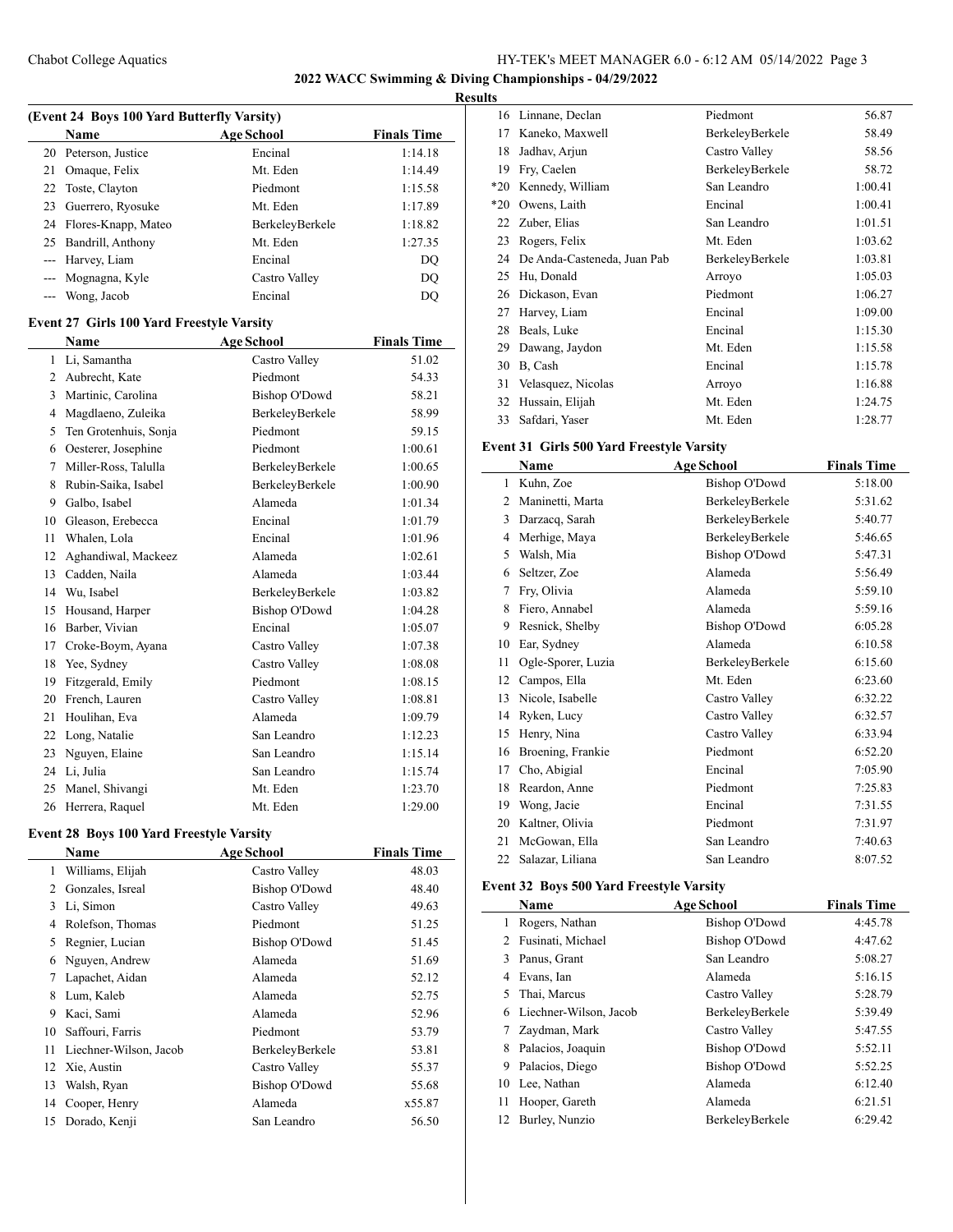# **2022 WACC Swimming & Diving Championships - 04/29/2022**

 $\overline{a}$ 

# **Results**

| (Event 32 Boys 500 Yard Freestyle Varsity) |                   |                    |  |
|--------------------------------------------|-------------------|--------------------|--|
| Name                                       | <b>Age School</b> | <b>Finals Time</b> |  |
| 13 Hon, Wesley                             | Castro Valley     | 6:37.20            |  |
| 14 Guerrero, Ryosuke                       | Mt. Eden          | 6:39.90            |  |
| 15 Chan, Nicolas                           | San Leandro       | 6:48.75            |  |
| 16 Chan, Edward                            | San Leandro       | 8.1354             |  |

#### **Event 39 Girls 100 Yard Backstroke Varsity**

|    | Name                | <b>Age School</b>    | <b>Finals Time</b> |
|----|---------------------|----------------------|--------------------|
| 1  | Oesterer, Josephine | Piedmont             | 1:02.01            |
| 2  | Payne, Madeline     | Piedmont             | 1:07.26            |
| 3  | Graham, Cooper      | <b>Bishop O'Dowd</b> | 1:07.51            |
| 4  | Martinic, Carolina  | <b>Bishop O'Dowd</b> | 1:08.04            |
| 5  | Lisitza, Ava        | Alameda              | 1:08.42            |
| 6  | Esqueda, Abril      | BerkeleyBerkele      | 1:10.20            |
| 7  | Roman-Crago, Chloe  | BerkeleyBerkele      | 1:10.37            |
| 8  | Chau, Joyen         | Alameda              | 1:10.75            |
| 9  | Nillson, Anikka     | Piedmont             | 1:12.13            |
| 10 | Gleason, Erebecca   | Encinal              | 1:14.06            |
| 11 | Whalen, Lola        | Encinal              | 1:14.77            |
| 12 | Lee, Amanda         | Alameda              | 1:14.82            |
| 13 | Barber, Vivian      | Encinal              | 1:15.04            |
| 14 | Yee, Sydney         | Castro Valley        | 1:15.61            |
| 15 | Xie, Jamie          | Castro Valley        | 1:16.12            |
| 16 | Kuhns, Madeline     | Alameda              | 1:17.50            |
| 17 | Fitzgerald, Hailey  | San Leandro          | 1:18.62            |
| 18 | McLeod, Macy        | BerkeleyBerkele      | 1:19.48            |
| 19 | Welch, Delaney      | <b>Bishop O'Dowd</b> | 1:19.56            |
| 20 | Nicole, Isabelle    | Castro Valley        | 1:19.69            |
| 21 | Nguyen, Elaine      | San Leandro          | 1:30.00            |
| 22 | Manel, Shivangi     | Mt. Eden             | 1:44.46            |

#### **Event 40 Boys 100 Yard Backstroke Varsity**

 $\overline{a}$ 

|                | Name             | <b>Age School</b>    | <b>Finals Time</b> |
|----------------|------------------|----------------------|--------------------|
| 1              | Lins, Simon      | Piedmont             | 50.91              |
| $\overline{2}$ | Pompeani, Nathan | Bishop O'Dowd        | 1:00.75            |
| 3              | Evans, Ian       | Alameda              | 1:02.50            |
| 4              | Soo Hoo, Miles   | Alameda              | 1:03.38            |
| 5              | Walsh, Ryan      | <b>Bishop O'Dowd</b> | 1:03.63            |
| 6              | Housand, Fred    | <b>Bishop O'Dowd</b> | 1:03.85            |
| $*7$           | Wong, Jacob      | Encinal              | 1:04.51            |
| $*7$           | Grasman, Andrew  | Piedmont             | 1:04.51            |
| 9              | Jewell, Matthew  | Castro Valley        | 1:05.31            |
| 10             | Nario, Lorenzo   | San Leandro          | 1:05.53            |
| 11             | Ma, Eric         | Castro Valley        | 1:05.78            |
| 12             | Guilbert, Luca   | San Leandro          | 1:06.31            |
| 13             | Xie, Austin      | Castro Valley        | 1:06.54            |
| 14             | Hooper, Gareth   | Alameda              | 1:06.70            |
| 15             | Kohler, John     | Bishop O'Dowd        | 1:07.36            |
| 16             | Sas, Yair        | BerkeleyBerkele      | 1:09.22            |
| 17             | Burley, Nunzio   | BerkeleyBerkele      | 1:15.00            |
| 18             | Temple, Micah    | Piedmont             | 1:23.95            |
| 19             | Sun, David       | San Leandro          | 1:25.02            |
| 20             | Lach, Evan       | Encinal              | 1:34.89            |
| 21             | Diaz, Renzo      | Mt. Eden             | 1:37.28            |
| 22             | Rodgers, Pablo   | Mt. Eden             | 1:43.96            |
|                |                  |                      |                    |

| <b>Event 43 Girls 100 Yard Breaststroke Varsity</b> |                      |                      |                    |
|-----------------------------------------------------|----------------------|----------------------|--------------------|
|                                                     | <b>Name</b>          | <b>Age School</b>    | <b>Finals Time</b> |
| 1                                                   | Thompson, Sydney     | Alameda              | 1:06.41            |
| 2                                                   | Zaydman, Alyssa      | Castro Valley        | 1:09.24            |
| 3                                                   | Lau, Emily           | San Leandro          | 1:15.39            |
| 4                                                   | Mi, Jennifer         | Castro Valley        | 1:15.65            |
| 5                                                   | Barnes, Eden         | BerkeleyBerkele      | 1:16.65            |
| 6                                                   | Corbett, Sofia       | <b>Bishop O'Dowd</b> | 1:18.04            |
| 7                                                   | Gohlke, Hanna        | BerkeleyBerkele      | 1:19.22            |
| 8                                                   | Corbett, Fiona       | <b>Bishop O'Dowd</b> | 1:19.89            |
| 9                                                   | McLeod, Macy         | BerkeleyBerkele      | 1:20.05            |
| 10                                                  | Hasio-Frates, Callan | Castro Valley        | 1:21.35            |
| 11                                                  | Aghandiwal, Mackeez  | Alameda              | 1:21.51            |
| 12                                                  | Latorre, Elliott     | Alameda              | 1:21.60            |
| 13                                                  | Roman-Crago, Chloe   | BerkeleyBerkele      | 1:21.95            |
| 14                                                  | Suarez, Valentina    | Encinal              | 1:22.16            |
| 15                                                  | Cavenaugh, Shelby    | Piedmont             | 1:22.46            |
| 16                                                  | Do, Sarah            | <b>Bishop O'Dowd</b> | 1:24.80            |
| 17                                                  | Varma, Shreya        | Castro Valley        | 1:27.14            |
| 18                                                  | Dando, Odessa        | Piedmont             | 1:28.16            |
| 19                                                  | Ramsdell, Caroline   | Piedmont             | 1:29.39            |
| 20                                                  | Reardon, Anne        | Piedmont             | 1:33.75            |
| 21                                                  | Lopez, Regina        | Mt. Eden             | 1:34.04            |
| 22                                                  | Filucci, Lola        | Alameda              | 1:34.89            |
| 23                                                  | Medina, Yaretzy      | San Leandro          | 1:39.94            |
| 24                                                  | Montes, Amanda       | Mt. Eden             | 2:10.04            |

# **Event 44 Boys 100 Yard Breaststroke Varsity**

|                | Name                     | <b>Age School</b>    | <b>Finals Time</b> |
|----------------|--------------------------|----------------------|--------------------|
| 1              | Alvarez, Eliot           | San Leandro          | 1:01.54            |
| 2              | Sutedja, Colin           | Castro Valley        | 1:01.96            |
| 3              | Nguyen-Trong, Thanh-Long | Encinal              | 1:03.31            |
| $\overline{4}$ | Giang, Ethan             | Alameda              | 1:04.38            |
| 5              | Kaci, Sami               | Alameda              | 1:04.67            |
| 6              | Stokes, Ryan             | Piedmont             | 1:06.47            |
| 7              | White, Chuck             | Piedmont             | 1:08.35            |
| 8              | Nguyen, Nathan           | Castro Valley        | 1:09.22            |
| 9              | Younquist, Owen          | <b>Bishop O'Dowd</b> | 1:10.28            |
| 10             | Willits, Gavin           | Castro Valley        | 1:10.72            |
| 11             | Soderberg, Lukas         | <b>Bishop O'Dowd</b> | 1:10.88            |
| 12             | Byun, Evan               | Piedmont             | 1:10.96            |
| 13             | Swanson, Rylan           | San Leandro          | 1:11.91            |
| 14             | Saffouri, Farris         | Piedmont             | 1:12.36            |
| 15             | Dominguez, Matthew       | <b>Bishop O'Dowd</b> | 1:12.56            |
| 16             | Zaydman, Mark            | Castro Valley        | 1:15.83            |
| 17             | Kaufer, Eamonn           | BerkeleyBerkele      | 1:16.02            |
| 18             | Decourcy, Preston        | Alameda              | 1:16.55            |
| 19             | Burmester, Aidan         | BerkeleyBerkele      | 1:17.28            |
| 20             | Ko, Avery                | Encinal              | 1:17.37            |
| 21             | Chao-Cook, Sunyata       | BerkeleyBerkele      | 1:22.96            |
| 22             | Rogers, Felix            | Mt. Eden             | 1:23.13            |
| 23             | Saab, Philip             | Encinal              | 1:24.16            |
| 24             | Hua, David               | San Leandro          | 1:26.45            |
| 25             | Beals, Luke              | Encinal              | 1:38.57            |
| 26             | Safdari, Yaser           | Mt. Eden             | 1:47.27            |
|                |                          |                      |                    |